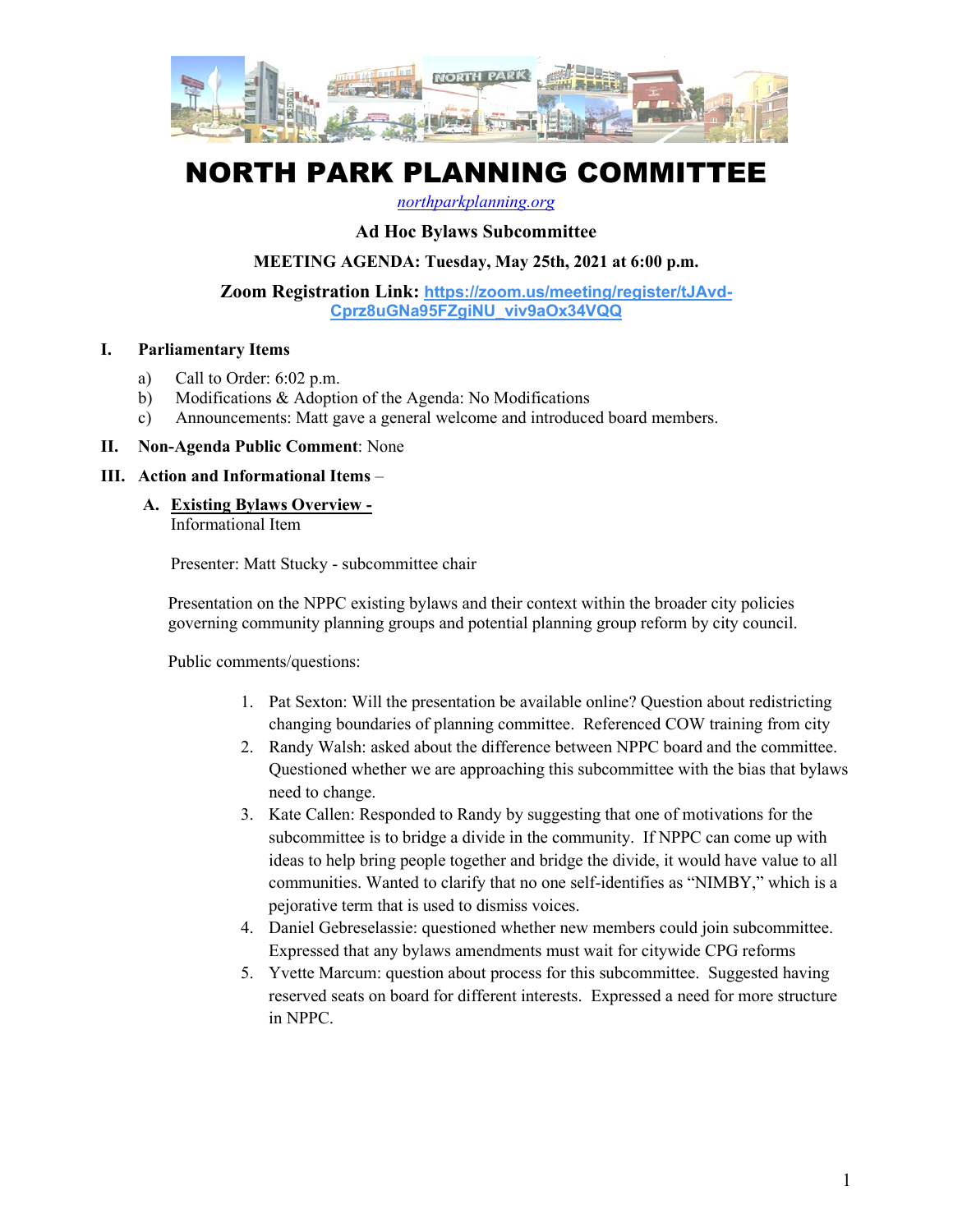# **B. Community Forum on Potential Bylaw Amendments and NPPC Reform -** Informational Item

This is an opportunity and open forum for community and board members to share their thoughts on the scope of this subcommittee and issues they believe should be addressed in any bylaw amendments.

Public Comments:

- A. Pat Sexton: wants clarification in the bylaws on whether slates are permitted at elections. Fully supports having different seats for different categories: perhaps business representatives for segments of 30th Street, four property owner seats for non-residents, five property owner seats for residents, three seats for renters. Thinks that those that have invested money in buying property in North Park should have a seat at the table. Believes a lot of people are not being represented on NPPC board. Questioned whether chat function could be turned on during NPPC Zoom meetings. Does not want to have another electronic voting election, does not support.
- B. Daniel Gebreselassie: As former NPPC board member, familiar with NPPC 2017 bylaws update. Thinks minor improvements are fine, but current bylaws are in a "good range." Thinks we have a participation problem and broader community is not aware of NPPC and is not participating. We would have more diversity if NPPC was promoted more in the community.
- C. Jennifer Sarff: Asked about current board makeup of renters vs. owners. At a minimum, bylaws should mandate that board have a certain number of business owners/apartment owners, residents, and renters. This would dispel notion that certain portions of community do not feel represented.
- D. Randy Walsh: Not sure that North Park can be adequately represented with the current size of NPPC board, but thinks community engagement has to happen at a larger scale and we need more people to participate. Collaborate with other organizations on outreach and finding leadership in community. Requirement to only attend one meeting to run for board is inadequate to be prepared to be on board. Would like to see language in bylaws about better outline for transition between board members after election, particularly involving treasurer and records from election. Believes 18 year olds and unsheltered population should be recruited and should be engaged in NPPC.
- E. Yvette Marcum: Noted that business representatives have their own organization and would discourage having business owners with reserved seats on the board. Maybe having an appointed reserved seat for NPMS president.
- F. Brer Marsh: Get into "murky" territory when bylaw modifications start to be "creative" and any changes should be done in a minimal way to only respond to specific problems, to outline a process, or give further clarification. Believes that group could get into trouble when bylaws do too much programming because it opens opportunities to not follow and violate bylaws. Needs to be some "gray area" to give leeway to run board. Believes representation happens in the audience and the board is there to listen and perform its voting function. Trying to program board seats to create a picture of representation is undemocratic and problematic. Who seats are reserved for is arbitrary and subjective. Board members should strive to be representative. Reminded that the jurisdiction of a CPG board is not to be a community group/forum, but rather is tasked with advising on planning and land use decisions. It is not a town council.
- G. Jennifer Sarff: noted that NPMS handles different issues than NPPC and business owners have valuable input and huge interest in what happens in North Park, they should be allowed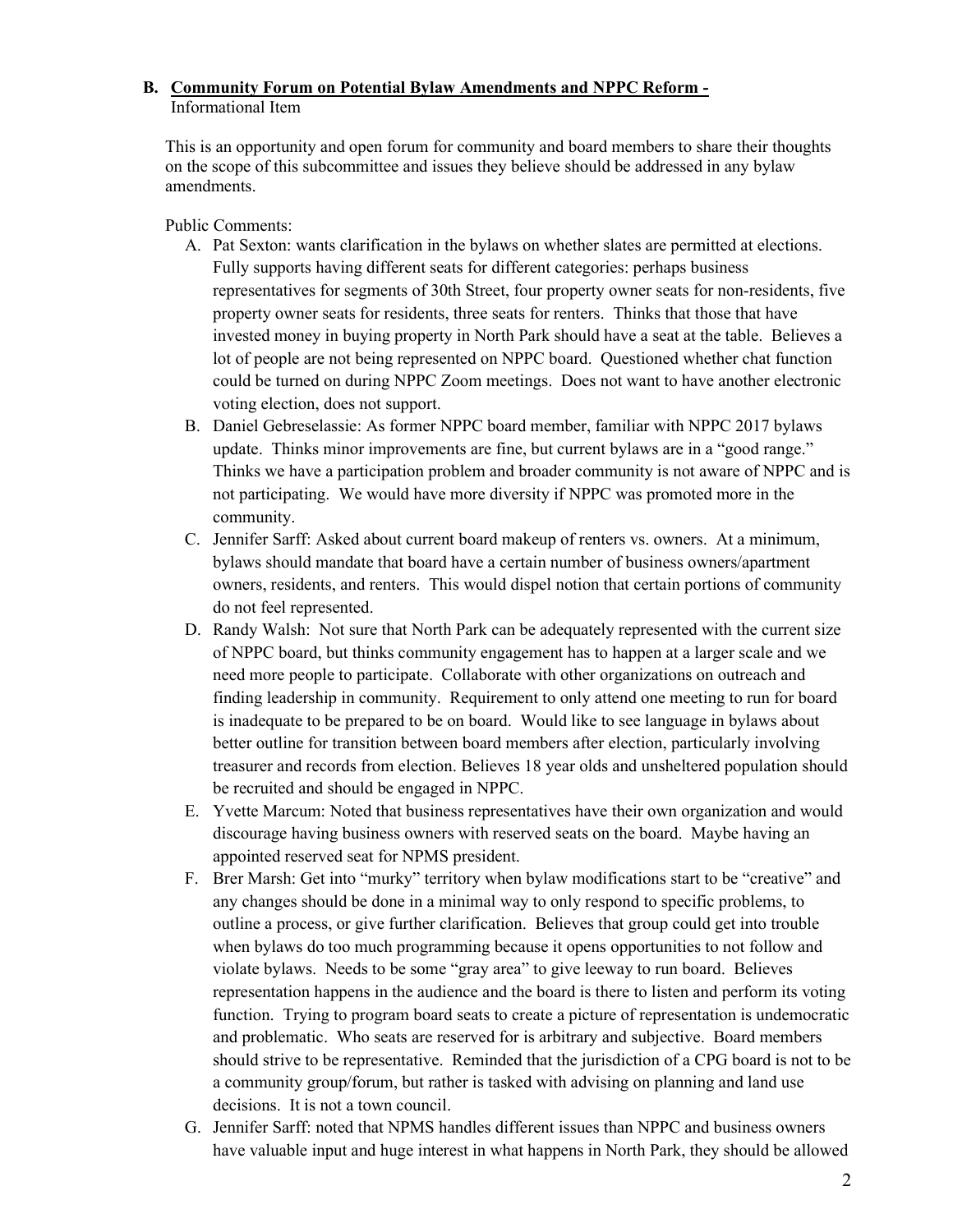on board. If slates are allowed, board has a lot of like-minded people on board without an array of opinions. Has heard belief in community that board does not really listen to public comments. Community should feel that board represents more than a single narrow viewpoint.

- H. Yvette Marcum: Business owners have an interest, but NPPC is mostly residential and businesses can have representation. Thinks planning groups are to stop people going to city council and instead hash things out locally. CPGs are not the final answer on the decisions the city is making.
- I. Daniel G.: Agrees with Brer that NPPC is organically set up to represent all parts of community. Community should know NPPC is advisory only and city will make its own decision and can ignore NPPC. Believes function of the board is to provide a meeting close to home and express their views, which are documented and sent to the city. Those who feel strongly should go to city council. Agrees that participation is in the audience.
- J. Randy: After community plan update, many decisions have been made and NPPC has less of an impact and there aren't many places for NPPC to have significant influence.
- K. Pat: Bylaws discuss land use issues, but no land use issues come before NPPC other than map waivers. Other CPGs see more land use decisions for all new construction. Bylaws are "out of sync" in that regard, NPPC doesn't know about new construction, which is discouraging.

### **BOARD COMMENTS**

- 1. Matt Stucky clarifications to comments: prior lawsuit in another community led to settlement allowing slates to run in CPG elections. CP 600-24 requires CPGs to allow business owners to vote and run for a board seat.
- 2. Victor Torres: Wants to listen to community. Has learned that potential changes are very narrow and we shouldn't waste people's time or expectations on possible changes. We shouldn't change traditional safeguards in current bylaws. Didn't think last election worked exactly how we would want it to work, but that doesn't require rewriting bylaws to account for rare circumstances.
- 3. Kate Callen: Agrees with Brer that a balkanized ballot would not be preferable and opens up a "can of worms." We need to have a bigger tent and central issue is diversity, with most critical diversity issue being race and ethnicity. NPPC board hasn't been racially diverse in the past and while bylaws can't directly change that, we need to think of ways to have better outreach.
- 4. Ginger Partyka: Agree that it gets complicated to have rules for specific seats, but representation is important. We can try to accomplish that without strict seat categories by having a board that allows community to have a voice. This means we need to be as democratic as possible to have as many people as possible be able to vote. Expressed concerns with the current very short voting window precluding some from voting. Voting shouldn't be closed off to certain tranches of the community. Voters need to be verified, but current requirements make it difficult for some renters to prove eligibility. Need to consider ways for members of community to have a voice by making voting easier. Many people care deeply about North Park but are very busy people that can't attend meetings, so they ensure they are represented by voting.
- 5. Beau Benko: doesn't think sectioning off the seats would work well. Need to increase accessibility and participation to fix diversity. Agreed it is hard for renters to verify eligibility. Thinks we need to compare our bylaws to other CPG bylaws.